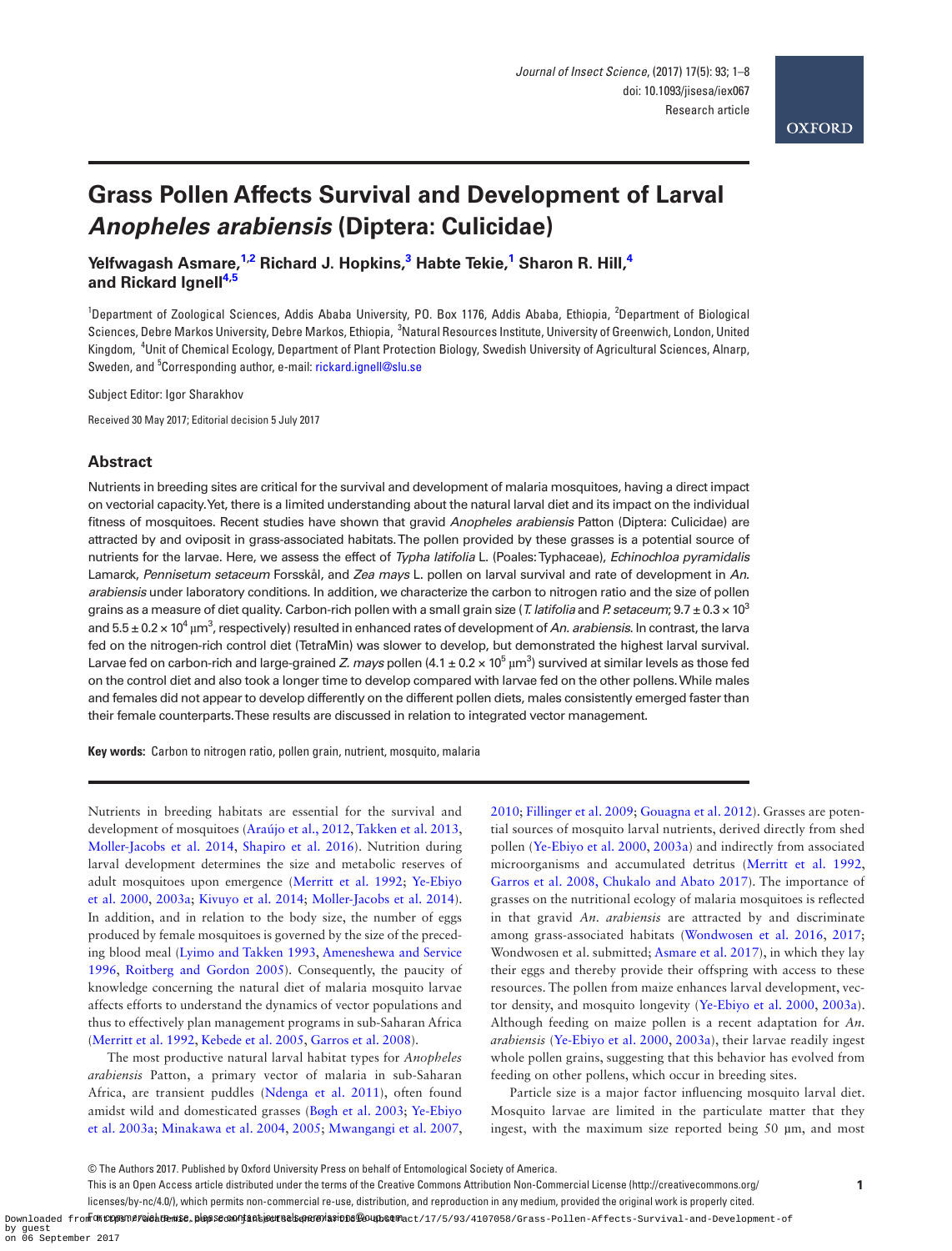studies reporting that smaller particles are more highly represented ([Merritt et al. 1992](#page-6-2)). Morphology and physiology associated with the mouthparts of the larvae limit the size of the diet particle and regulate their feeding behaviors to optimize ingestion and nutrient assimilation rates ([Merritt 1987](#page-6-18), [Merritt et al. 1992](#page-6-2)). One of the important nutrient requirements of an insect for its survival and development is the carbon: nitrogen ratio of a diet ([Raubenheimer](#page-7-7) [and Simpson 1995](#page-7-7), [1999;](#page-7-8) [Patt et al. 2003](#page-7-9); [Mayntz et al. 2005;](#page-6-19) [Raubenheimer et al. 2009](#page-7-10)). While proteins have been found to be essential for growth in mosquito larval diets, carbohydrates have not, although carbohydrates greatly increase larval growth rate within an optimal range [\(Sneller and Dadd 1981,](#page-7-11) [Timmerman and](#page-7-12) [Briegel 1999](#page-7-12)).

The carbohydrate and protein content of pollen have been the focus of many studies, predominantly in the context of plant-animal interactions ([Roulston et al. 2000\)](#page-7-13). Pollen is a major food source for many flower visiting insects, such as honey bees and pollen beetles ([Cook et al. 2004](#page-6-20), [Keller et al. 2005](#page-6-21)). The variable nature of the protein content of pollen among plants (15–50% of the dry mass) influences plant-insect interactions, with a tendency for insect-pollinated plants to produce pollen richer in protein content [\(Roulston](#page-7-13) [et al. 2000\)](#page-7-13). The protein content of grass pollens investigated, including Cyperaceae, *Typha,* and Poaceae, ranges from 17 to 25% of the dry mass [\(Roulston et al. 2000](#page-7-13)). Whether the protein content of *Zea mays* pollen is a key driver of the observed enhanced development and survival of *An. arabiensis* larvae [\(Ye-Ebiyo et al. 2000](#page-7-2), [2003a](#page-7-3)), or if carbohydrate content influences these processes, is yet unknown.

In this study, the association between grasses, particularly their pollen, and the malaria vector *An. arabiensis* is further characterized in order to assess the impact of pollen quality on larval development and survival. The nutrient composition of grass pollen, specifically the carbohydrate to protein ratio, and pollen grain size, in *Typha latifolia*, *Echinochloa pyramidalis*, *Pennisetum setaceum*, and *Z. mays* differentially affected larval performance. The potential evolutionary impact of the observed association is discussed.

## **Materials and Methods**

### Pollen Collection

Pollen was collected from broadleaf cattail, *T. latifolia* L. (Typhaceae), and Antelope grass, *E. pyramidalis* Lam. (Poaceae), at the edge of the lakeshore of Lake Tana, Ethiopia (11°37′N, 37°21′E), from crimson fountain grass, *P. setaceum* Forssk. (Poaceae), in the adjacent inland area of the lake, and from maize, *Z. mays* L. (BH660 cultivar; Poaceae), in the farm land area of Merawi (11°30′N, 37°15′E). The rationale for selecting the pollen from *T. latifolia* and *E. pyramidalis* was that these grasses previously have been shown to be associated with *An. arabiensis* breeding sites and differentially support the production of larvae under natural conditions [\(Asmare et al.](#page-6-17) [2017\)](#page-6-17). While *P. setaceum* has not previously been shown to be associated with breeding sites, it is a common grass species within the landscape containing prolific breeding sites and is wind pollinated. The pollens were collected by covering mature flowers with a paper bag and then agitating. The estimated weight of pollen released by individual inflorescences of *T. latifolia*, E*. pyramidalis*, *P. setaceum*, and *Z. mays* was ca. 0.100 mg, 0.020 mg, 0.025 mg, and 1.500 mg, respectively. The collected pollen was sterilized within 24 h of collection using UV light overnight for ca. 12 h and then stored on silica gel until used for further experiments. In total, approximately 10 g of pollen grains were collected from each species.

#### Pollen Nutrient Analysis

A combustion CHNS/O analyzer (Flash 2000, Thermo Fisher Scientific, Waltham, MA) was used to determine the carbohydrate and protein content of the grass pollen, according to the manufacturer's protocol. Approximately 5 mg of sample pollen from each grass species was enclosed in tin capsules (8 mm  $\times$  5 mm). The capsule was inserted into the combustion chamber using the autosampler at a temperature of 1,050ºC. In the presence of a catalyst and in a high oxygen environment, the temperature was elevated to 1,800°C, and all carbon and nitrogen in the samples were oxidized forming carbon dioxide and NO<sub>x</sub>. The gasses were carried by helium through a reduction column where  $NO_x$  was reduced to  $N_2$ . The gasses were then transported to a gas chromatograph column (CHNS separation column, Thermo Fisher Scientific), where  $N_2$  and  $CO_2$  were separated and then detected by a thermal conductivity detector. The signal was transferred from the detector via an A/D converter to a computer and analyzed (Eager Exerience, version 1.2, Thermo Fisher Scientific). The nitrogen values were converted to crude protein by a multiplier of 6.25 ([Roulston et](#page-7-13) [al. 2000](#page-7-13)). Thereafter, the C:N ratio of the grass pollen was determined by % $C\frac{9}{6}N \times 6.25$ . The C:N ratios were log transformed to meet the assumption for normal distribution, prior to analysis using a univariate general linear model (IBM SPSS Statistics for Windows, Version 21.0. Armonk, NY: IBM Corp.). Significant differences between C:N ratios were determined at  $\alpha = 0.05$ , and post hoc comparisons among the grass pollens were made using Tukey's honest significant difference test.

#### Pollen Grain Size Analysis

The pollen grain sizes were measured according to [Roulston et al.](#page-7-13) [\(2000\)](#page-7-13). Pollen grains were mounted in paraffin oil and measured at 400× with an ocular micrometer. Polar axis measurements were taken for all pollen grains. Volumes were calculated using volume equations for spheres  $(4/3\pi p^3)$ . Ten randomly selected grains per slide were measured, and these values were averaged for calculating volumes. Significant differences between pollen grain sizes were determined on log transformed volumes at  $\alpha$  = 0.05 and using post hoc pairwise comparisons with Tukey's HSD test.

## Mosquito Rearing

*An. arabiensis* were maintained at 27 ± 2°C, 80% relative humidity, and at a 12 h:12 h light:dark photoperiod in the insectary of the Ethiopian Public Health Institute (EPHI), Addis Ababa. Larvae were reared in plastic trays (22 cm × 34 cm × 10 cm) filled with 1 liter distilled water and fed powdered Phoenix Koy Pellets (Armitage Pet Products Ltd., Nottingham, United Kingdom) daily. Pupae were removed from the rearing trays and placed in insect cages (30 cm × 30 cm × 30 cm) for adult emergence. Adult males and females were kept together and provided ad libitum access to 10% sucrose solution. For colony maintenance, female mosquitoes were blood fed on a live rabbit at 3- to 4-d intervals. Ethical approval for feeding on live rabbits was obtained from the EPHI Research Ethical Review Committee [\(FMST 2014](#page-6-22), [EPHI 2017\)](#page-6-23). Eggs were laid in 30-ml plastic cups filled with distilled water and then transferred to larval trays for hatching. The third instar larval stages of the *An. arabiensis* mosquitoes were used at the start of all experimental bioassays. To ensure that all larvae were, indeed, third instars, the larvae were carefully monitored from emergence from the egg and fed consistently to regulate variation in size.

#### Larval Development and Survival Analyses

Development and survival of individual *An. arabiensis* larvae in 150 ml plastic cups (Dongyang City Plastics Co., Shanghai, China) filled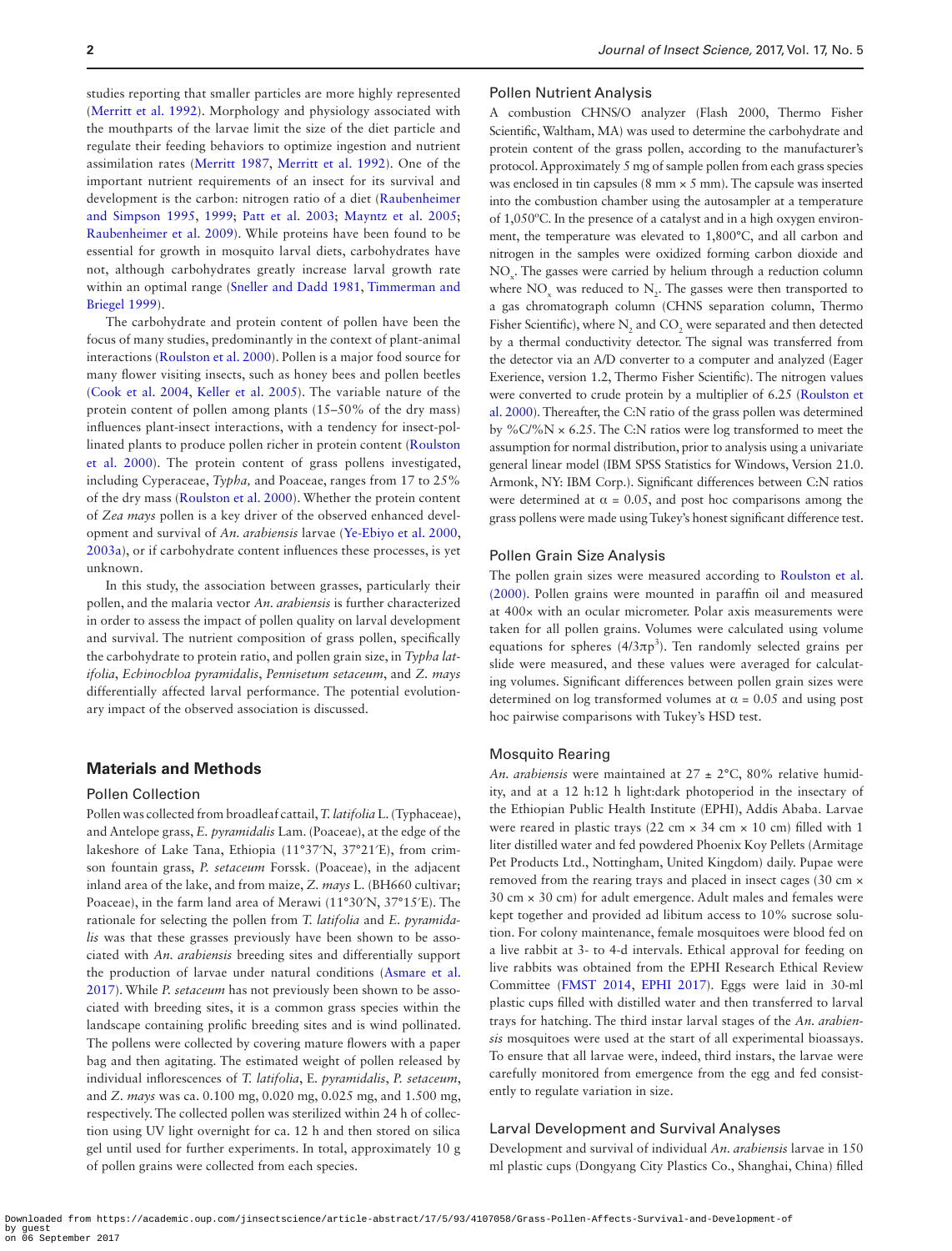with 50 ml of distilled water were investigated using artificial and pollen-containing larval diets. To determine the baseline for comparison across pollen and pollen-supplemented diets, the  $ED_{50}$  denoting the effective dose for 50% survival to adulthood on the artificial diet, TetraMin fish food (Tetrawerke, Melle, Germany), was established using 0.50, 0.75, 1.00, and 1.50 mg of the TetraMin alone. The  $ED<sub>50</sub>$ (0.75 mg) was then used as the dose for each pollen diet, as well as for the TetraMin control. A second control, a double dose (1.50 mg) of the TetraMin fish food, was also included in the pollen-supplemented diet experiments to ensure one diet with 100% survival to adulthood. Two sets of experiments were done to determine the dietary effect of the grass pollen alone and the supplementation of the  $ED_{50}$  of a standard larval diet with pollen on survival and development of larval *An. arabiensis*. For all experiments, 10 replicates were performed on three separate occasions. Treatment and control cups were paired, to buffer for any day effect. The number of larvae surviving, pupating, and emerging as adults were recorded each day until all larvae had either died or emerged. Of the adults, the number of male and female adults that emerged were also recorded.

#### Data Analyses of Larval Development and Survival

A fully parametric form of survival analysis was used to model the data and to produce a measure of the probable rate of larval mortality, pupation, and adult emergence in third instar *An. arabiensis* larvae fed on treatment and control diets (JMP Pro 12.0.1. SAS Institute Inc., Cary, NC). The model was based on the Weibull distribution. For both pollen alone diets and supplemented diets, an overall model of the effects of both sex and diet on larval development was performed for pupation and adult emergence; censoring those that died before the end of the experiment. Similarly, an overall model of the effect of diets on larval survival was also performed; censoring those that emerged before the end of the experiment. The effect of sex on larval survival was not assessed. Wald's test was used to determine significant differences between diets based on  $\chi^2$  and *P*-values. A priori pairwise analyses of the probability models, using nonlinear variable slope curve fits (Hill slope, top and bottom of the curve) based on Akaike information criterion (AICc) and percent probabilities, were conducted among the pollen diets and the TetraMin controls (0.75 mg and 1.50 mg, respectively; Prism, version 5a, GraphPad Software, Inc, La Jolla, CA).

## **Results**

## Pollen Size and Nutrient Content

All pollen grains were spherical in shape, with smooth surfaces. The pollen grain volume differed significantly between grass species ([Fig. 1A\)](#page-2-0), with *Z. mays* (mean diameter 92.2 ± 1.65 µm) > *P. setaceum* (47.1 ± 0.57 µm) > *E. pyramidalis* (42.8 ± 0.84 µm) > *T. latifolia* (26.5 ± 0.34 µm) (*F* = 1033, df = 3, *P* < 0.0001). The C:N ratios of pollen differed between grass species with the pollen C:N ratios of *T. latifolia > Z. mays* = *P. setaceum* > *E. pyramidalis* [\(Fig. 1B](#page-2-0)). *T. latifolia* had a higher proportion of carbon (52%), compared with the three other species (44%).

## Larval Survival

The overall larval survival differed significantly among the diets tested (analysis of variance  $F = 9.235$ , df = 9,  $P < 0.0001$ ). Posthoc pairwise comparisons revealed that larval survival on the pollen alone diets was lower than that on the  $2 \times ED_{50}$  TetraMin diet ([Fig. 2A\)](#page-3-0). Larval survival on the pollen-supplemented diets was also lower than the 2× ED<sub>50</sub> TetraMin diet, with one exception. The *Z*.



<span id="page-2-0"></span>**Fig. 1.** Size (A) and carbon to nitrogen (C:N) ratios (B) of *Typha latifolia, Echinochloa pyramidalis, Pennisetum setaceum,* and *Zea mays* pollen are described in box plots (whiskers  $\pm$  maximum and minimum values). The C:N ratio of the TetraMin control is also shown. Means with different letter designations are significantly different from one another (analysis of variance with Tukey's HSD post hoc analysis; *P* < 0.05).

*mays* pollen-supplemented diet did not differ from either the  $2 \times ED_{50}$ TetraMin diet or the other pollen-supplemented diets, but the larval survival was significantly higher than on the other pollen alone diets ([Fig. 2A\)](#page-3-0). Interestingly, both *Z. mays* pollen diets did not differ from each other ([Fig. 2A](#page-3-0)).

There was no overall effect of diet on the probability of larval survival over time in *An. arabiensis* when fed on any of the treatments (1.50 mg) (Wald's  $\chi^2$  = 2.5808, df = 4, *P* = 0.6302; [Fig. 2B](#page-3-0)). However, in subsequent pairwise comparisons among each pollen diet and the TetraMin control, *T. latifolia* pollen was shown to significantly decrease the probability of survival (AICc = 2.935,  $P = 81.26\%$ , while the probability of survival on the other pollen diets did not differ from the control. *Z. mays* pollen was shown to significantly increase the probability of survival compared to each of the other grass pollens (*E. pyramidalis*, AICc = 16.66, *P* = 99.98%; *P. setaceum*, AICc = 16.01, *P* = 99.97%; *T. latifolia*, AICc = 18.89,  $P = 99.99\%$ ). Moreover, the probability of larvae dying when the basic diet, TetraMin (0.75 mg), was supplemented with pollen (0.75 mg), was found to be significantly different from the overall model ( $χ² = 19.14$ , df = 4, *P* = 0.0007; [Fig. 2C](#page-3-0)). All of the larvae fed on the  $2 \times ED_{50}$  TetraMin diet survived to adulthood, i.e., larvae had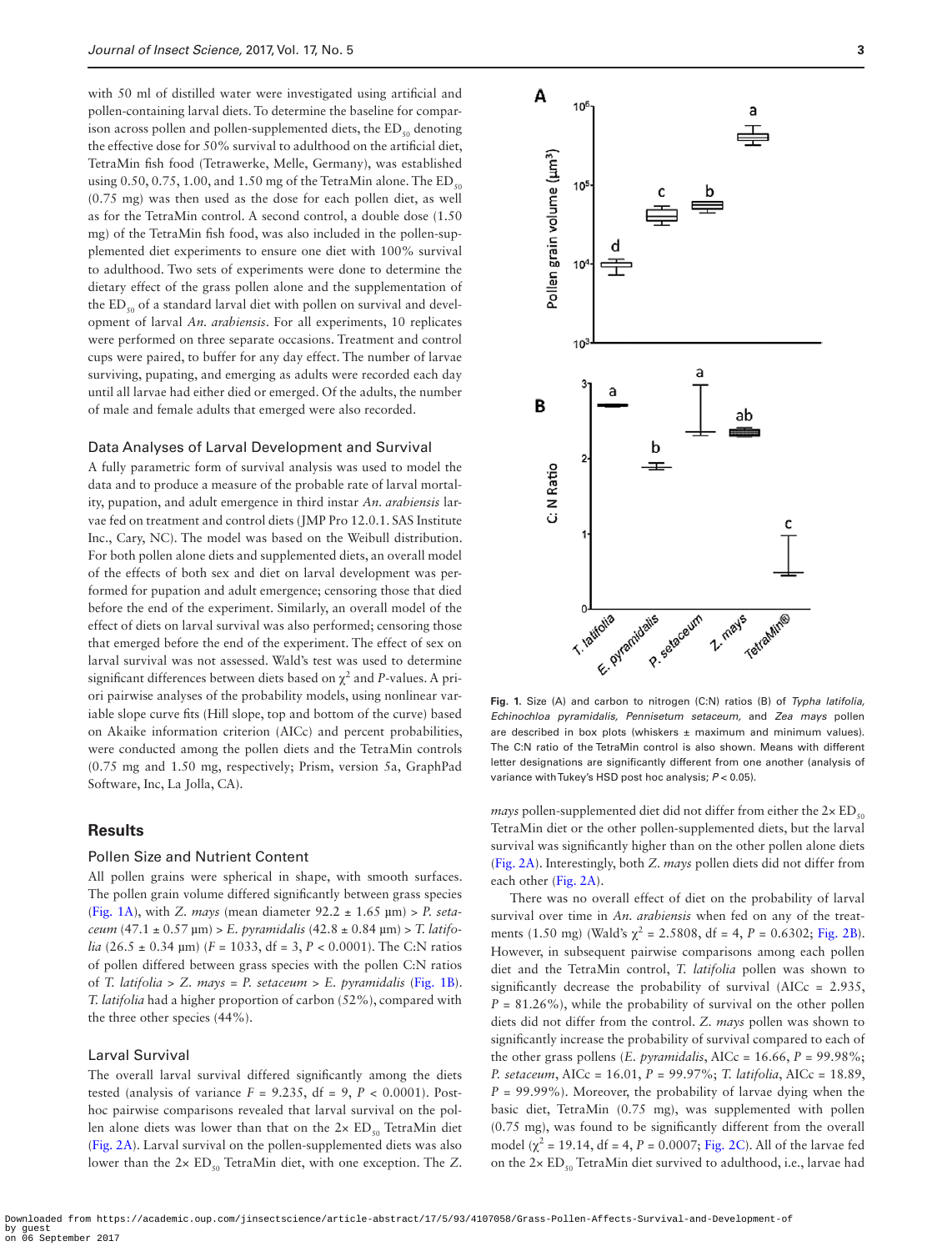



<span id="page-3-0"></span>**Fig. 2.** The survival to adulthood of *Anopheles arabiensis,* presented as number of mosquitoes emerged (A), and the probable life expectancy of the larvae in response to *Echinochloa pyramidalis*, *Pennisetum setaceum, Typha latifolia,* and *Zea mays* pollen alone (B), and pollen-supplemented TetraMin fish food (C) diets. Control diets include the effective dose for 50% survival  $(ED_{50})$  and  $2 \times ED_{50}$  TetraMin fish food (0.75 mg and 1.5 mg, respectively). The error bars represent the standard error of the mean (A) and whiskers represent the upper and lower limits of variation (B and C). Means with different letter designations are significantly different from one another (analysis of variance with Tukey's HSD post hoc analysis; *P* < 0.05) (A).

a longer probable life expectancy when feeding on  $2 \times ED_{50}$  TetraMin diet than on grass pollen-supplemented diets ([Fig. 2C](#page-3-0); *E. pyramidalis*, AICc = 30.28, *P* > 99.99%; *P. setaceum*, AICc = 46.80, *P* > 99.99%; *T. latifolia*, AICc = 38.17, *P* > 99.99%; *Z. mays*, AICc = 26.77, *P* > 99.99%). Only larvae fed on *P. setaceum* supplemented diets were found to have a shorter probable life expectancy than those fed on the 0.75 mg TetraMin diet (AICc = 22.20, *P* > 99.99%).

## Effect of Pollen on Pupation

The overall model analysis of the effect of grass pollen diets on developmental time from third instar to pupation in *An. arabiensis* showed significant differences between the diets ( $\chi^2$  = 90.31, df = 14, *P* < 0.0001), with both food ( $\chi^2$  = 12.92, df = 4, *P* = 0.0117) and sex ( $\chi^2$  = 69.41, df = 2, *P* < 0.0001) contributing to the significant deviation from the overall model. As there was no interaction between food and sex ( $\chi^2$  = 4.723, df = 9, *P* = 0.7969), each of these factors were analyzed separately. This analysis showed that female larvae fed on pollen had a higher probability of a reduced developmental time between third instar and pupation compared to when they were fed on TetraMin alone ( $\chi^2$  = 15.21, df = 4,  $P = 0.0043$ ; [Fig. 3A\)](#page-4-0); most third instar female larvae (70–80%) fed on pollen generally pupated by 48 h after the start of the experiment whereas only ca. 30% of the third instar female larvae fed on TetraMin were likely to have pupated within this time frame. Moreover, larvae fed on each of the pollens were found to take less time from third instar to pupation compared to those fed on the 0.75 mg TetraMin diet (*E. pyramidalis*, AICc = 84.08, *P* > 99.99%; *P. setaceum*, AICc = 81.53, *P* > 99.99%; *T. latifolia*, AICc = 69.33, *P* > 99.99%; *Z. mays*, AICc = 77.28, *P* > 99.99%). In contrast, the males maintained a consistent developmental time from third instar to pupation in response to all diets ( $\chi^2$  = 5.225, df  $= 4, P = 0.2650; Fig. 3B$ .

When pollen was supplemented on top of the basic TetraMin diet, the overall model analysis of the effect of combination diets on the development time from third instar to pupation in the mosquito showed significant differences between diets ( $\chi^2$  = 89.71, df = 16, *P* < 0.0001), however there was no significant deviation from the overall model by either food ( $\chi^2$  = 6.138, df = 5, *P* = 0.2930) or sex  $(\chi^2 = 4.199, df = 2, P = 0.1225)$ . No effect of the interaction between food and sex was observed ( $\chi^2$  = 11.43, df = 9, *P* = 0.2473). Thus, for combination diets, both females ( $\chi^2$  = 9.056, df = 4, *P* = 0.1068) and males ( $\chi^2$  = 1.980, df = 4, *P* = 0.8520) maintained a consistent developmental time from third instar to pupation in response to all diets.

# Effect of Grass Pollen in the Larval Diet on Adult Emergence

The overall model analysis of the effect of grass pollen diets on development time from pupation to emergence in *An. arabiensis* revealed significant differences between the diets ( $\chi^2$  = 24.34, df = 14, P = 0.0417) with sex contributing significantly to the deviation from the overall model ( $\chi^2$  = 15.90, df = 2, *P* = 0.0004), whereas there was no effect of food ( $\chi^2$  = 2.53, df =4, *P* = 0.6396). As there was no interaction between food and sex ( $\chi^2$  = 4.367, df = 8, *P* = 0.8226), each of these factors were analyzed separately. This analysis showed that both female ( $\chi^2$  = 4.224, df = 4, *P* = 0.3765) and male ( $\chi^2$  = 2.870,  $df = 4$ ,  $P = 0.5798$ ) mosquitoes maintained a consistent developmental time from pupation to emergence in response to all diets ([Fig. 4](#page-5-0)). Subsequent pairwise analyses revealed that there were no differences in the probability of time to emergence among the pollen diets within each sex ( $P > 0.05$ ). This indicates that the males were emerging as adult sooner than the females, regardless of the diet ingested.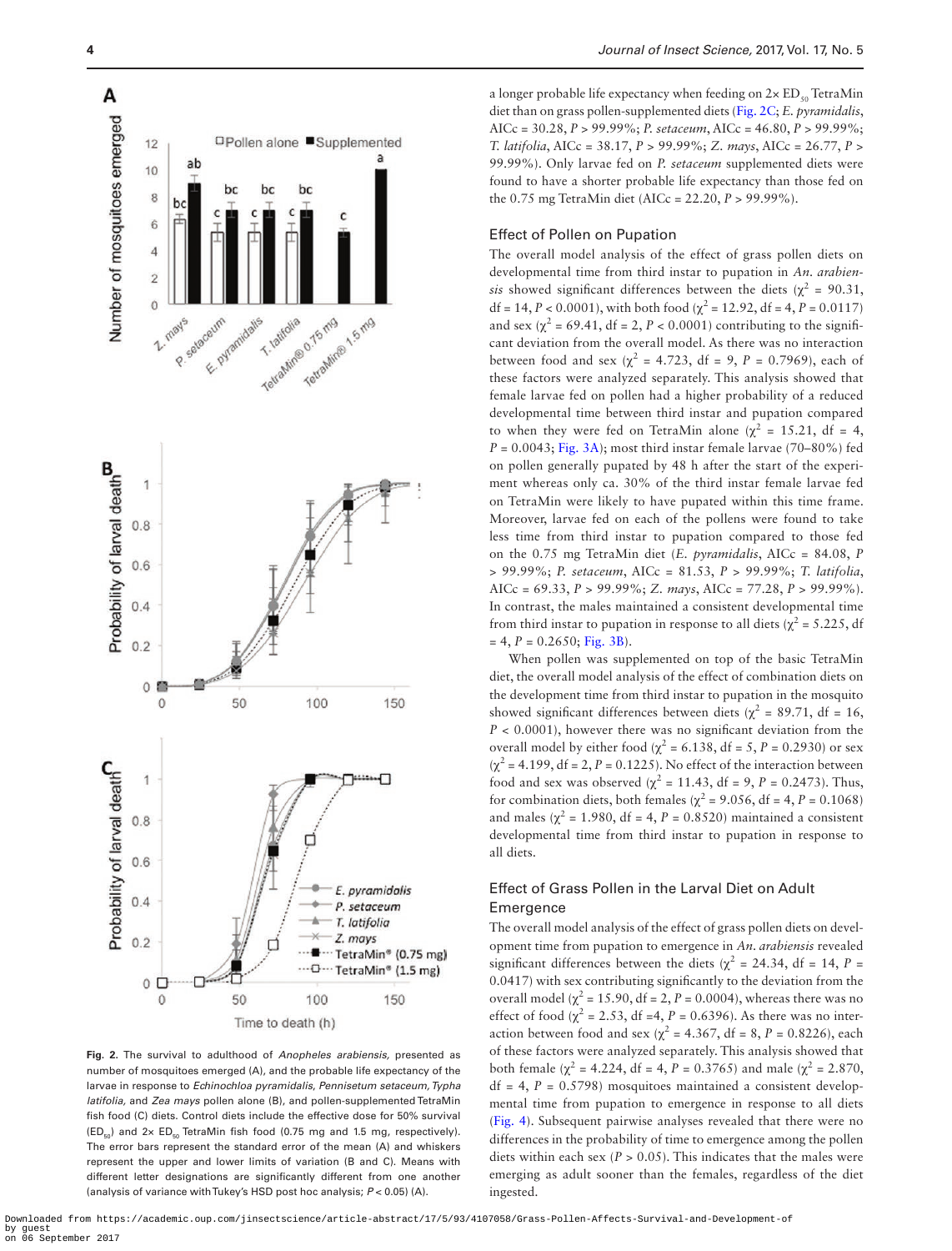

<span id="page-4-0"></span>**Fig. 3.** The probability of pupation of female (A and B) and male (C and D) mosquitoes over time in response to *Echinochloa pyramidalis*, *Pennisetum setaceum, Typha latifolia,* and *Zea mays* pollen alone (A and C) and pollen-supplemented TetraMin fish food (B and D) diets. Control diets include the effective dose for 50% survival (ED<sub>E0</sub>) and 2x ED<sub>E0</sub> TetraMin fish food (0.75 mg and 1.5 mg, respectively). The whiskers represent the upper and lower limits of variation.

Similarly, the overall model analysis of the effect of pollen-supplemented diets on the development time from pupation to emergence in the mosquito revealed significant differences between diets ( $\chi^2$  = 24.08, df = 14, *P* = 0.0449) with sex contributing significantly to the deviation from the overall model ( $\chi^2$  = 8.462, df = 2, *P* = 0.0145), whereas there was no effect of diet ( $\chi^2$  = 5.921, df = 4, *P =* 0.2051). There was no interaction found between food and sex for pollen-supplemented diets ( $\chi^2$  = 9.022, df = 8, *P* = 0.3404). When analyzed separately, the probability of adult emergence in females fed on pollen-supplemented diets differed significantly when compared to the overall model ( $\chi^2$  = 15.16, df = 5, *P* = 0.0097), whereas that of the males did not ( $\chi^2$  = 3.993, df = 5, *P* = 0.5504). Pairwise comparisons among the grass pollens indicated that *T. latifolia* pollen supplemented with TetraMin emerged as adult females faster than *E. pyramidalis* (AICc = 0.2315, *P* = 52.89%) and *Z. mays*  $(AICc = 0.03921, P = 50.49\%).$ 

# **Discussion**

Pollen is a nutrient rich food source, enhancing growth, development, and survival for larvae from many insect orders [\(Cook et al.](#page-6-20) [2004,](#page-6-20) [Keller et al. 2005\)](#page-6-21). Here, we show that grass pollen in the diet of *An. arabiensis* larvae significantly affected larval survival, as well as the time to pupation and adult emergence in females. In line with [Ye-Ebiyo et al. \(2000](#page-7-2), [2003a\)](#page-7-3) and [Kivuyo et al. \(2014\),](#page-6-3) *Z. mays* pollen significantly increased larval survival, both alone and in combination with an equal weight of TetraMin fish food ( $2 \times ED_{50}$ ), compared to the other diets tested. The other grass pollens were able to maintain a similar rate of survival among the larvae, when provided alone, with the *P. setaceum* diet demonstrating the shortest time to larval death. Interestingly, time to pupation decreased in females, but not in males, that fed on pollen alone when compared to the TetraMin diet; an effect that was not observed when the pollen was supplemented with TetraMin. Time to adult emergence in females was differentially affected by feeding on the different pollens, with mosquitoes feeding on *Z. mays* and *E. pyramidalis* taking a significantly longer time to emerge compared with those feeding on *T. latifolia*. This is in line with previous studies, in which it is demonstrated that male anophelines develop faster and emerge sooner than females ([Lehmann et al. 2006](#page-6-24), [Mwangangi et al. 2006](#page-6-25)).

Previous studies indicate that the amount of carbon in the diet of mosquito larvae does not influence the overall survival but does increase the growth rate [\(Sneller and Dadd 1981,](#page-7-11) [Grieco et al.](#page-6-26) [2007\)](#page-6-26). In support of this, the larvae fed on the pollen of all the wild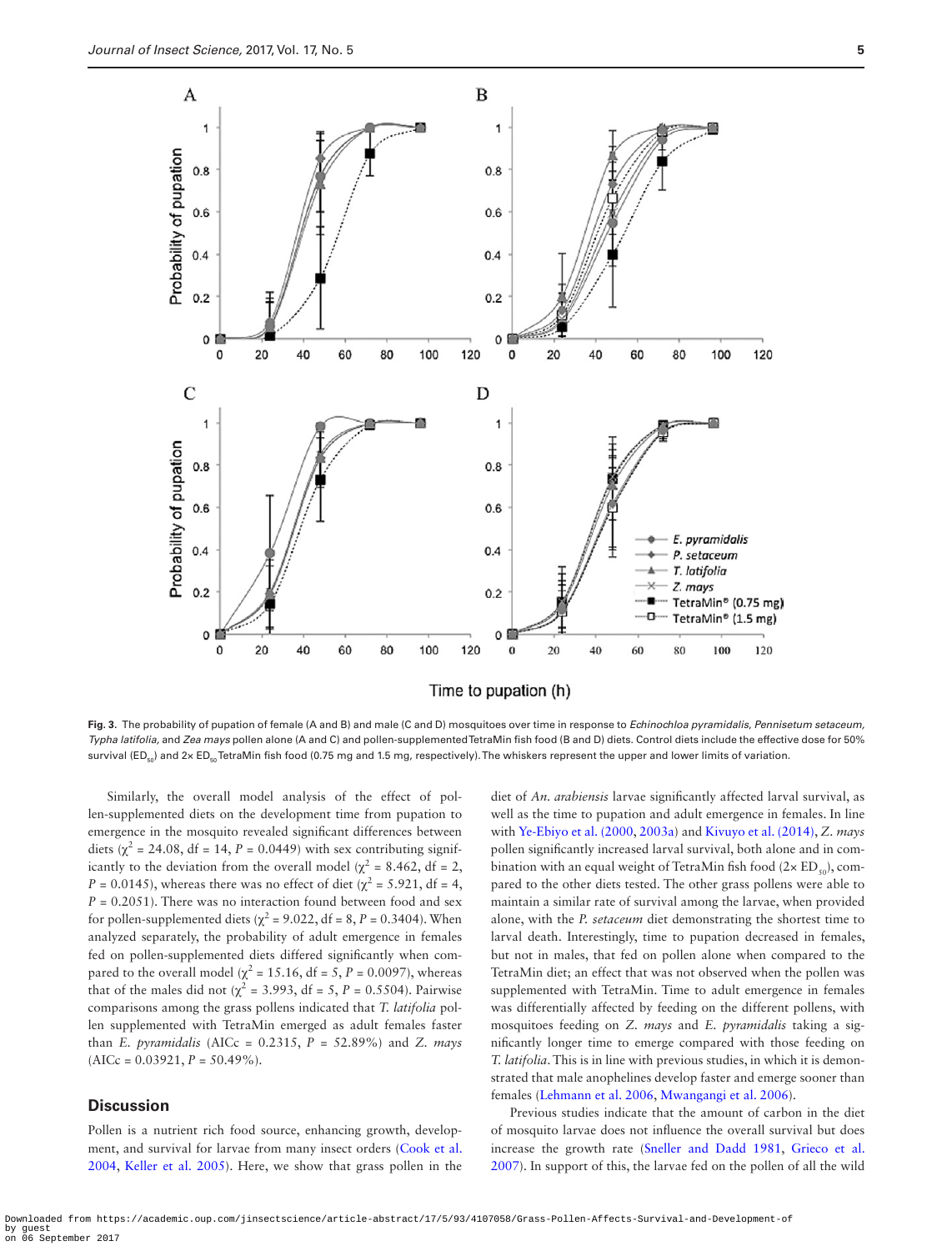

<span id="page-5-0"></span>**Fig. 4.** The probability of adult emergence of female (A and B) and male (C and D) mosquitoes over time in response to *Echinochloa pyramidalis*, *Pennisetum setaceum, Typha latifolia,* and *Zea mays* pollen alone (A and C) and pollen-supplemented TetraMin fish food (B and D) diets. Control diets include the effective dose for 50% survival (ED<sub>50</sub>) and 2x ED<sub>50</sub> TetraMin fish food (0.75 mg and 1.5 mg, respectively). The whiskers represent the upper and lower limits of variation.

grass species had similar ultimate survival, however *T. latifolia* and *P. setaceum*, those containing the higher relative amounts of carbon, demonstrated shorter times to pupation and adult emergence and in the case of *P. setaceum*, death. In line with other studies in mosquitoes [\(Golberg and De Meillon 1948;](#page-6-27) [Sneller and Dadd 1977,](#page-7-14) [1981;](#page-7-11) [Kivuyo et al. 2014\)](#page-6-3), larvae fed on the diet containing higher amounts of nitrogen, in our case TetraMin fish food [\(Timmerman and Briegel](#page-7-12) [1999,](#page-7-12) [Dennis et al. 2010](#page-6-28)), demonstrated the highest larval survival but were slower to develop to pupae and to emerge as adults. Thus, these findings indicate that the balance between carbon and nitrogen in the diet plays a significant role in the development and survival of *An. arabiensis* larvae, above and beyond the contribution of each nutrient alone, which is in line with that which has been reported in other insects [\(Raubenheimer and Simpson 1997,](#page-7-15) [1998](#page-7-16), [1999;](#page-7-8) [Raubenheimer et al. 2009\)](#page-7-10). However, other pollen characteristics, such as size, may also play a role in regulating development and survival. *Z. mays* has a carbon to nitrogen ratio that is similar to *T. latifolia* and *P. setaceum*, however, the demonstrated growth rate of larvae fed on this diet was prolonged. This is likely due to the larger size of the *Z. mays* pollen grains, which may reduce the rate of access to the nutrients contained within ([Pucat 1965,](#page-7-17) [Merritt](#page-6-29) [et al. 1978](#page-6-29)). However, while *Z. mays* demonstrates a C:N ratio and a pollen size that appear to be that of a lower quality diet ([Merritt](#page-6-2) [et al. 1992](#page-6-2), [Young et al. 2014\)](#page-7-18), the combination of these factors act synergistically, enhancing the development and survival of the malaria mosquito larvae.

Breeding habitats close to maize plantations, where the common food sources, such as detritus and microorganisms, are supplemented with shed pollen, have been shown to increase the survival and development of larval *An. arabiensis*, resulting in increased larval abundance ([Ye-Ebiyo et al. 2000,](#page-7-2) [2003a](#page-7-3)). In addition, the presence of *Z. mays* pollen in the larval diet enhances the size of pupae and emerged adults, as well as prolonging adult survival [\(Ye-Ebiyo et al. 2000](#page-7-2), [2003a\)](#page-7-3). This prolific nutrient source provides an abundant source of nitrogen in an otherwise nitrogen resource poor environment, as the C:N ratios of microorganisms and detritus range from 6 to 9 [\(Redfield 1963](#page-7-19), [Hamilton et al. 1992,](#page-6-30) [Baird and Middleton 2004](#page-6-31)).

The association between *An. arabiensis* and maize may have evolved out of the fitness benefits gained from feeding on grass pollen. This association is reinforced by the female *Anopheles gambiae sensu lato* preference to select and oviposit in grass habitats ([Wondwosen et al. 2016](#page-7-5), [2017;](#page-7-6) [Asmare et al. 2017\)](#page-6-17); in fact, the odors emanating from grass pollen alone are sufficient to attract and stimulate females to oviposit ([Wondwosen et al. 2017](#page-7-6), Wondwosen et al.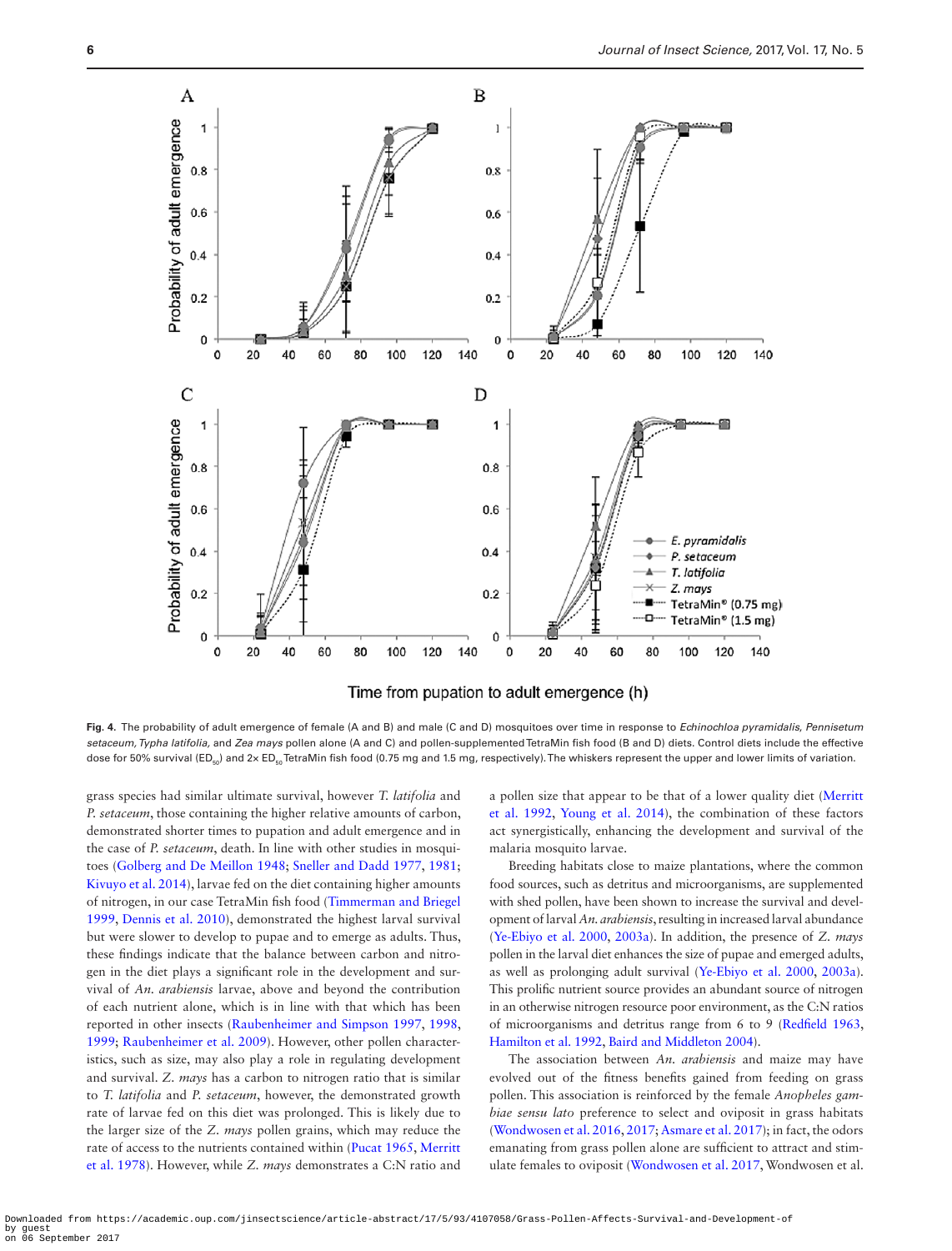*submitted*). We argue that the preadaptation to be stimulated by ([Ye-Ebiyo et al. 2003b\)](#page-7-20) and feed on grass pollen by *An. gambiae sensu lato* has been instrumental in establishing and strengthening the association of malaria mosquitoes with grass crops. Intensified cultivation of these crops has helped to create suitable conditions for increased vector populations, which are linked to greater malaria transmission [\(Kebede et al. 2005\)](#page-6-6).

#### Conclusions

Continued investigation into the natural diet of malaria mosquito larvae will enhance our ability to construct effective Integrated Vector Management programs. For example, investigations into genetically modified grasses, such as *Bacillus thuringiensis* maize, expressing the delta-endotoxin, *Cry*, of the bacterium *B. thuringiensis* in the pollen grains could identify a new tool for use in mosquito larval control. Further characterizing the sources of the natural larval diet will help us to identify the likely and most prolific larval habitats and to engage in larval control through, e.g., the physical disturbance of such sites on a regular basis, which is already being used to good effect in many communities throughout Ethiopia. In addition, being able to correlate the larval food source with what insecticides the larvae have ingested will inform our decisions concerning which insecticides to use and the development of resistance in the adults. Moreover, future identification of pollen-associated phagostimulants may have applications to increase ingestion of larvicides ([Schorkorpf et al. 2016](#page-7-21)). Thus, an understanding of malaria mosquito larval diet will aid us to further intervene and suppress malaria transmission and to plan and implement improved vector management programs in sub-Saharan Africa.

## **References Cited**

- <span id="page-6-5"></span>**Ameneshewa, B., and M. W. Service. 1996**. The relationship between female body size and survival rate of the malaria vector *Anopheles arabiensis* in Ethiopia. Med. Vet. Entomol. 10: 170–172.
- <span id="page-6-0"></span>**Araújo, M. da-S., L. H. S. Gil, and A. A. e Silva. 2012**. Larval food quantity affects development time, survival and adult biological traits that influence the vectorial capacity of *Anopheles darlingi* under laboratory conditions. Malar. J. 11: 261.
- <span id="page-6-17"></span>**Asmare, Y., S. R. Hill, R. J. Hopkins, H. Tekie, and R. Ignell. 2017**. The role of grass volatiles on oviposition site selection by *Anopheles arabiensis* and *Anopheles coluzzii.* Malar. J. 16: 65.
- <span id="page-6-31"></span>**Baird, M. E., and J. H. Middleton. 2004**. On relating physical limits to the carbon: nitrogen ratio of unicellular algae and benthic plants. J. Marine Syst. 49: 169–175.
- <span id="page-6-9"></span>**Bøgh, C., S. E. Clarke, M. Jawara, C. J. Thomas, and S. W. Lindsay. 2003**. Localized breeding of the *Anopheles gambiae* complex (Diptera: Culicidae) along the River Gambia, West Africa. Bull. Entomol. Res. 93: 279–287.
- <span id="page-6-16"></span>**Chukalo, E., and D. Abate. 2017**. Bacterial populations of mosquito breeding habitats in relation to maize pollen in Asendabo, south western Ethiopia. African J Microbiol Res. 11: 55–64.
- <span id="page-6-20"></span>**Cook, S. M., D. A. Murray, and I. H. Williams. 2004**. Do pollen beetles need pollen? The effect of pollen on oviposition, survival, and development of a flower feeding herbivore. Ecol. Entomol. 29: 164–173.
- <span id="page-6-28"></span>**Dennis, C. A., M. A. MacNeil, J. Y. Rosati, T. E. Pitcher, and A. T. Fisk. 2010**. Diet discrimination factors are inversely related to δ15N and δ13C values of food for fish under controlled conditions. Rapid Commun. Mass Sp. 24: 3515–3520.
- <span id="page-6-23"></span>**EPHI (Ethiopian Public Health Institute). 2017**. *Anopheles* mosquito rearing and insectary handling guideline, Addis Ababa, Ethiopia.
- <span id="page-6-14"></span>**Fillinger, U., H. Sombroek, S. Majambere, E. van Loon, W. Takken, and S. W. Lindsay. 2009**. Identifying the most productive breeding sites for malaria mosquitoes in the Gambia. Malar. J. 8: 62.
- <span id="page-6-22"></span>**FMST (Federal Ministry of Science and Technology)**. **2014**. National research ethics review guideline, FMST, Fifth Edition, Addis Ababa, Ethiopia.
- <span id="page-6-7"></span>**Garros, C., N. Ngugi, A. E. Githeko, N. Tuno, and G. Yan. 2008**. Gut content identification of larvae of the *Anopheles gambiae* complex in western Kenya using a barcoding approach. Mol. Ecol. Res. 8: 512–518.
- <span id="page-6-27"></span>**Golberg, L., and B. De Meillon. 1948**. The nutrition of the larva of *Aëdes aegypti* Linneus. 4. Protein and amino acid requirements. Biochem. J. 43: 379–387.
- <span id="page-6-15"></span>**Gouagna, L. C., M. Rakotondranary, S. Boyer, G. Lempérière, J. S. Dehecq, and D. Fontenille. 2012**. Abiotic and biotic factors associated with the presence of *Anopheles arabiensis* immatures and their abundance in naturally occurring and man-made aquatic habitats. Parasit Vectors. 5: 96.
- <span id="page-6-26"></span>**Grieco, J. P., E. Rejmánková, N. L. Achee, C. N. Klein, R. Andre, and D. Roberts. 2007**. Habitat suitability for three species of Anopheles mosquitoes: Larval growth and survival in reciprocal placement experiments. J Vector Ecol. 32: 176–187.
- <span id="page-6-30"></span>**Hamilton, S. K., W. M. Lewis, and S. J. Sippel. 1992**. Energy sources for aquatic animals in the Orinoco River flood plain: evidence from stable isotopes. Oecol. 89: 324–330.
- <span id="page-6-6"></span>**Kebede, A., J. C. McCann, A. E. Kiszewski, and Y. Ye-Ebiyo. 2005**. New evidence of the effects of agro-ecologic change on malaria transmission. Am. J. Trop. Med. Hyg. 73: 676–680.
- <span id="page-6-21"></span>**Keller, I., P. Fluri, and A. Imdorf. 2005**. Pollen nutrition and colony development in honey bees: part 1. Bee World. 86: 3–10.
- <span id="page-6-3"></span>**Kivuyo, H. S., P. H. Mbazi, D. S. Kisika, S. Munga, S. F. Rumisha, F. M. Urasa, and E. J. Kweka. 2014**. Performance of five food regimes on *Anopheles gambiae senso stricto* larval rearing to adult emergence in insectary. PLoS One. 9: e110671.
- <span id="page-6-24"></span>**Lehmann, T., R. Dalton, E. H. Kim, E. Dahl, A. Diabate, R. Dabire, and J. P. Dujardin. 2006**. Genetic contribution to variation in larval development time, adult size, and longevity of starved adults of *Anopheles gambiae*. Infect. Genet. Evol. 6: 410–416.
- <span id="page-6-4"></span>**Lyimo, E. O., and W. Takken. 1993**. Effects of adult body size on fecundity and the pre-gravid rate of *Anopheles gambiae* females in Tanzania. Med. Vet. Entomol. 7: 328–332.
- <span id="page-6-19"></span>**Mayntz, D., D. Raubenheimer, M. Salomon, S. Toft, and S. J. Simpson. 2005**. Nutrient-specific foraging in invertebrate predators. Science. 307: 111–113.
- <span id="page-6-18"></span>**Merritt, R. W. 1987**. Do different instars of *Aedes triseriatus* feed on particles of the same size? J. Am. Mosq. Control Assoc. 3: 94–96.
- <span id="page-6-29"></span>**Merritt, R. W., M. M. Mortland, E. R. Gersabeck, and D. H. Ross. 1978**. X-ray diffraction analysis of particles ingested by filter-feeding animals. Entomol. Exp. Appl. 24: 27–34.
- <span id="page-6-2"></span>**Merritt, R. W., R. H. Dadd, and E. D. Walker. 1992**. Feeding behavior, natural food, and nutritional relationships of larval mosquitoes. Annu. Rev. Entomol. 37: 349–376.
- <span id="page-6-10"></span>**Minakawa, N., G. Sonye, M. Mogi, and G. Yan. 2004**. Habitat characteristics of *Anopheles gambiae* ss larvae in a Kenyan highland. Med. Vet. Entomol. 18: 301–305.
- <span id="page-6-11"></span>**Minakawa, N., S. Munga, F. Atieli, E. Mushinzimana, G. Zhou, A.K. Githeko, and G. Yan. 2005**. Spatial distribution of anopheline larval habitats in Western Kenyan highlands: effects of land cover types and topography. Am. J. Trop. Med. Hyg. 73: 157–165.
- <span id="page-6-1"></span>**Moller-Jacobs, L., C. C. Murdock, and M. B. Thomas. 2014**. Capacity of mosquitoes to transmit malaria depends on larval environment. Parasit. Vectors. 7: 593.
- <span id="page-6-25"></span>**Mwangangi, J. M., E. J. Muturi, J. Shililu, S. M. Muriu, B. Jacob, E. W. Kabiru, C. M. Mbogo, J. Githure, and R. Novak. 2006**. Survival of immature *Anopheles arabiensis* (Diptera: Culicidae) in aquatic habitats in Mwea rice irrigation scheme, central Kenya. Malar. J. 5: 114.
- <span id="page-6-12"></span>**Mwangangi, J. M., C. M. Mbogo, E. J. Muturi, J. G. Nzovu, J. I. Githure, G. Yan, N. Minakawa, R. Novak, and J. C. Beier. 2007**. Spatial distribution and habitat characterisation of Anopheles larvae along the Kenyan coast. J. Vector Dis. 44: 44.
- <span id="page-6-13"></span>**Mwangangi, J. M., J. Shililu, E. J. Muturi, S. Muriu, B. Jacob, E. W. Kabiru, C. M. Mbogo, J. Githure, and R. J. Novak. 2010**. *Anopheles* larval abundance and diversity in three rice agro-village complexes, Mwea irrigation scheme, central Kenya. Malar. J. 9: 228.
- <span id="page-6-8"></span>**Ndenga, B. A., J. A. Simbauni, J. P. Mbugi, A. K. Githeko, and U. Fillinger. 2011**. Productivity of malaria vectors from different habitat types in the western Kenya highlands. PLoS One. 6: e19473.